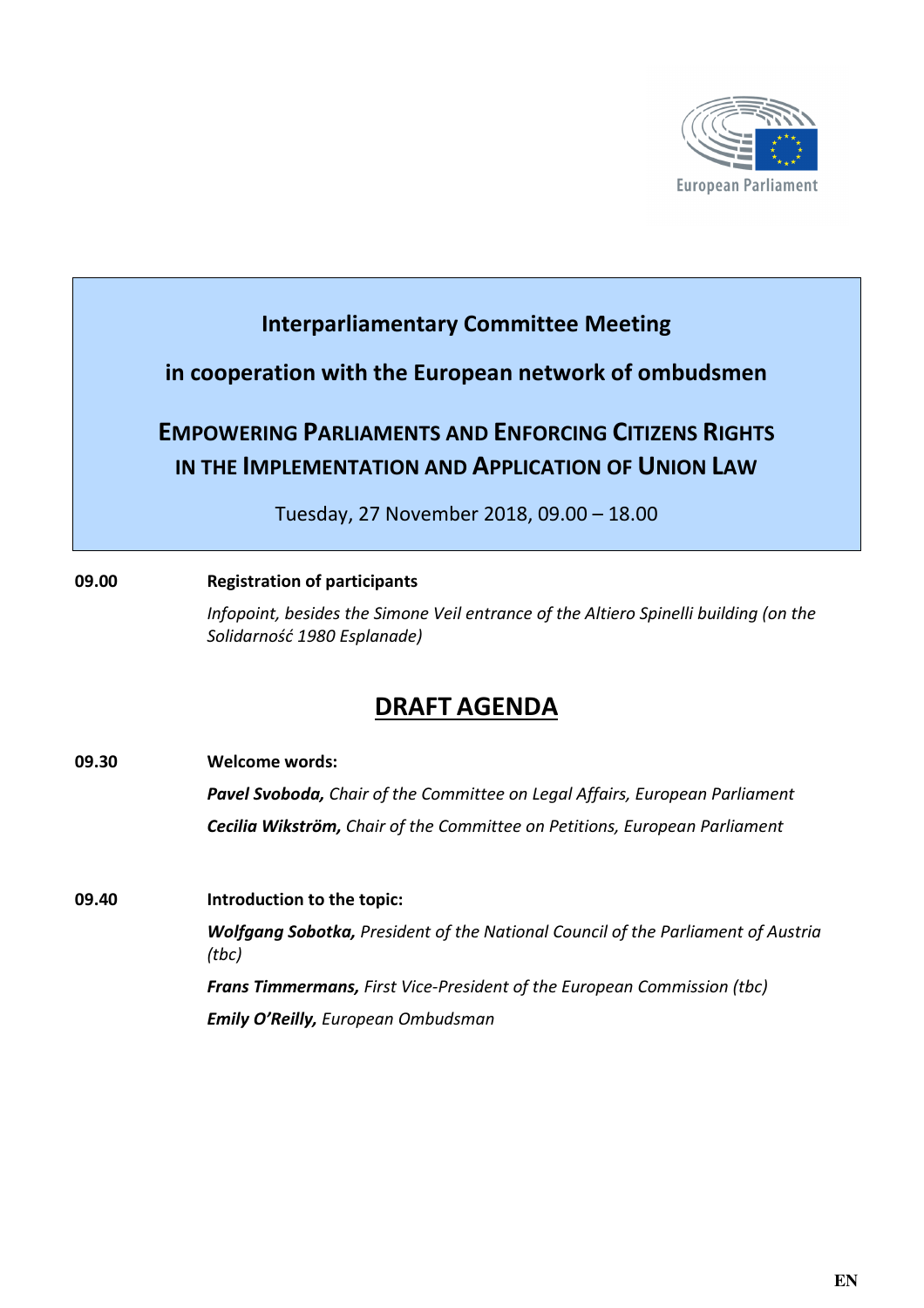### **TRANSPOSITION, IMPLEMENTATION AND APPLICATION OF UNION LAW**

#### *(Chaired by JURI)*

| 10.00 | Introduction and general remarks by:                                                   |
|-------|----------------------------------------------------------------------------------------|
|       | <b>Mady Delvaux,</b> Vice-Chair of the Committee on Legal Affairs, European Parliament |
|       | <b>Freddy Drexler, the Jurisconsult, European Parliament</b>                           |

#### **Case studies**

### **10.20 Transposition and implementation of the 2008 Directive on mediation in civil and commercial matters**

*Giuseppe De Palo, Professor of Alternative Dispute Resolution Law and Practice at Hamline University School of Law, St Paul, U.S.\**

#### **Debate**

#### *(Chaired by PETI)*

**11.10 Transposition and implementation of the 2014 Directive on the assessment of the effects of certain public and private projects on environment**

> *Marta Ballesteros, Associate Principal Legal and Policy Advisor, Milieu, Law and Policy Consulting, Brussels, Belgium*\*

#### **Debate**

#### **11.45 Implementation of the regulation on passengers rights.**

*Sara Drake, Senior lecturer in European Union law, Cardiff School of Law and Politics, Cardiff University, United Kingdom* \*

**Debate** 

**12.30 Lunch break** 

 $\overline{a}$ 

<sup>\*</sup> *Presentation of a briefing commissioned by the the Policy Department for Citizens' Rights and Constitutional Affairs Policy.*